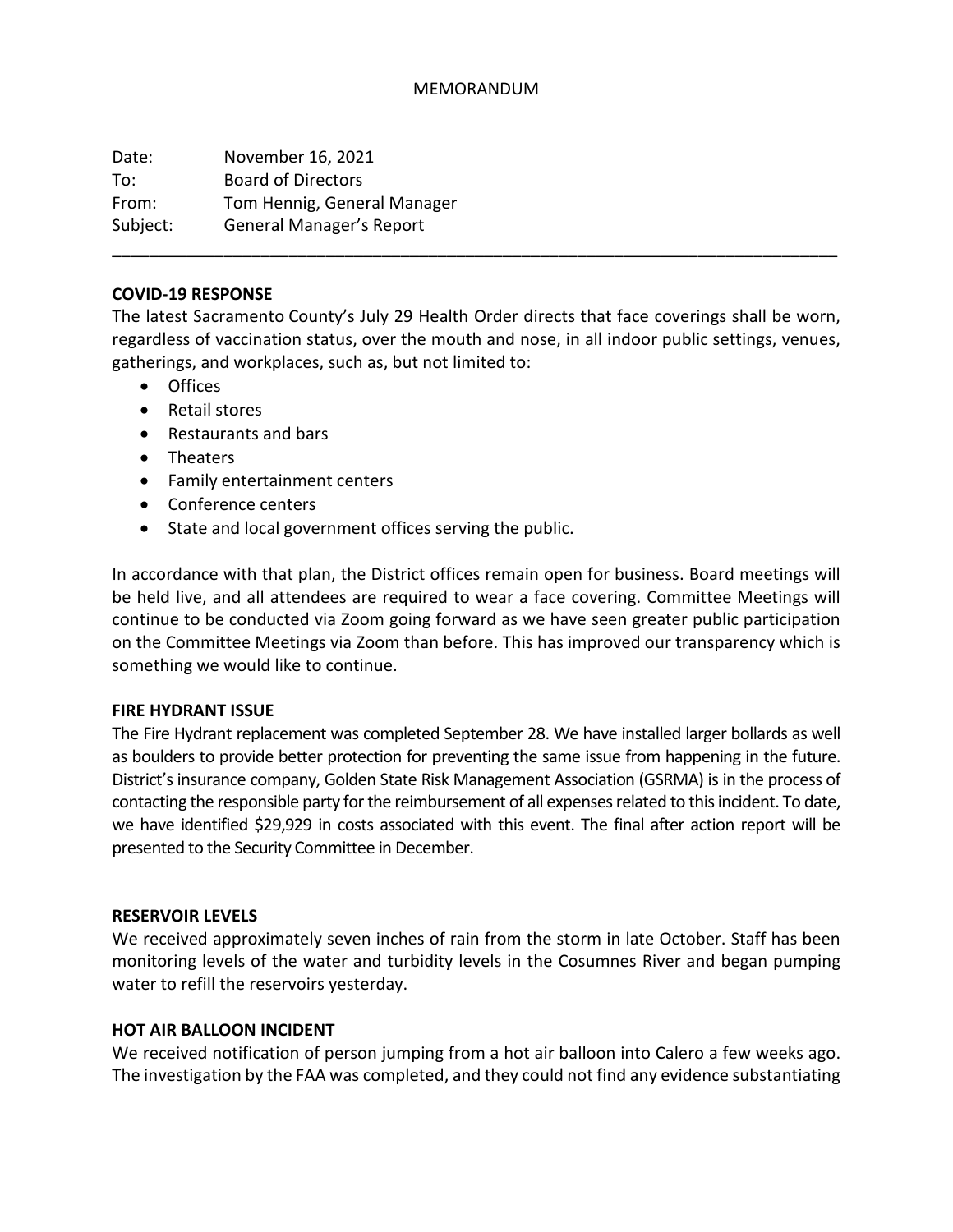the incident. Due to the lack of evidence, a letter will not be sent to the owners of the hot air balloon company.

## **PRA REQUEST UPDATE**

There are no new requests since October. As we complete the training of new employees, we plan to address the remaining items requested by Ms. Matter.

## **RIVERVIEW TREE MITIGATION**

We have received a preliminary design option for planting of 180 trees which would surround the CSD Admin building. We anticipate working through the agreement with the Tree Society soon.

## **RANCHO MURIETA NORTH UPDATE**

Director Merchant, Michael Fritschi and I met with County Planners to establish a dialog with the County relating to this development project. This meeting was made possible with assistance from Director Merchant. We are meeting with the Developer in early December to begin working on key issues. A few of the issues are listed below.

- County Planning informed us that they have met with the developer recently and are waiting for a formal application stating exactly what will be in each "phase" of the application or if the application will proceed with all eight villages included. This application is expected to be submitted to the County any day.
- CSD emphasized the importance of the water, sewer, and drainage studies. The County will rely on the CSD study data to prepare the EIR. The County agrees that water, sewer, and drainage studies must be present for all projects that are included in the development application. If the application stipulates that all eight villages are to be included in a singlephase project, water, sewer, and drainage studies will be reviewed for each of the eight villages.
- We discussed our concerns with the dated information in both the 2006 and 2010 Integrated Water Master Plan (IWMP). CSD will communicate to the County that a new IWMP will be required before the project will proceed to an Notice of Preparation (NOP).
- We are discussing the potential to establish a level of water to be allocated to potential accessory dwelling units in the project. A significant amount of Rancho North lots are 12,000 to 24,000 square feet in size. This type of lot can accommodate the additional units. Each lot will be counted as single dwelling units for water and sewer. We plan to include estimates for the additional dwelling into the new IWMP.
- We will request that technical studies submitted for the project conform to those villages on the most current application.
- We discussed the impact of storm water drainage on both Lake Clementia and Calero Reservoir. The county was made aware of the drainage impact of the most recent storms on Lake Clementia.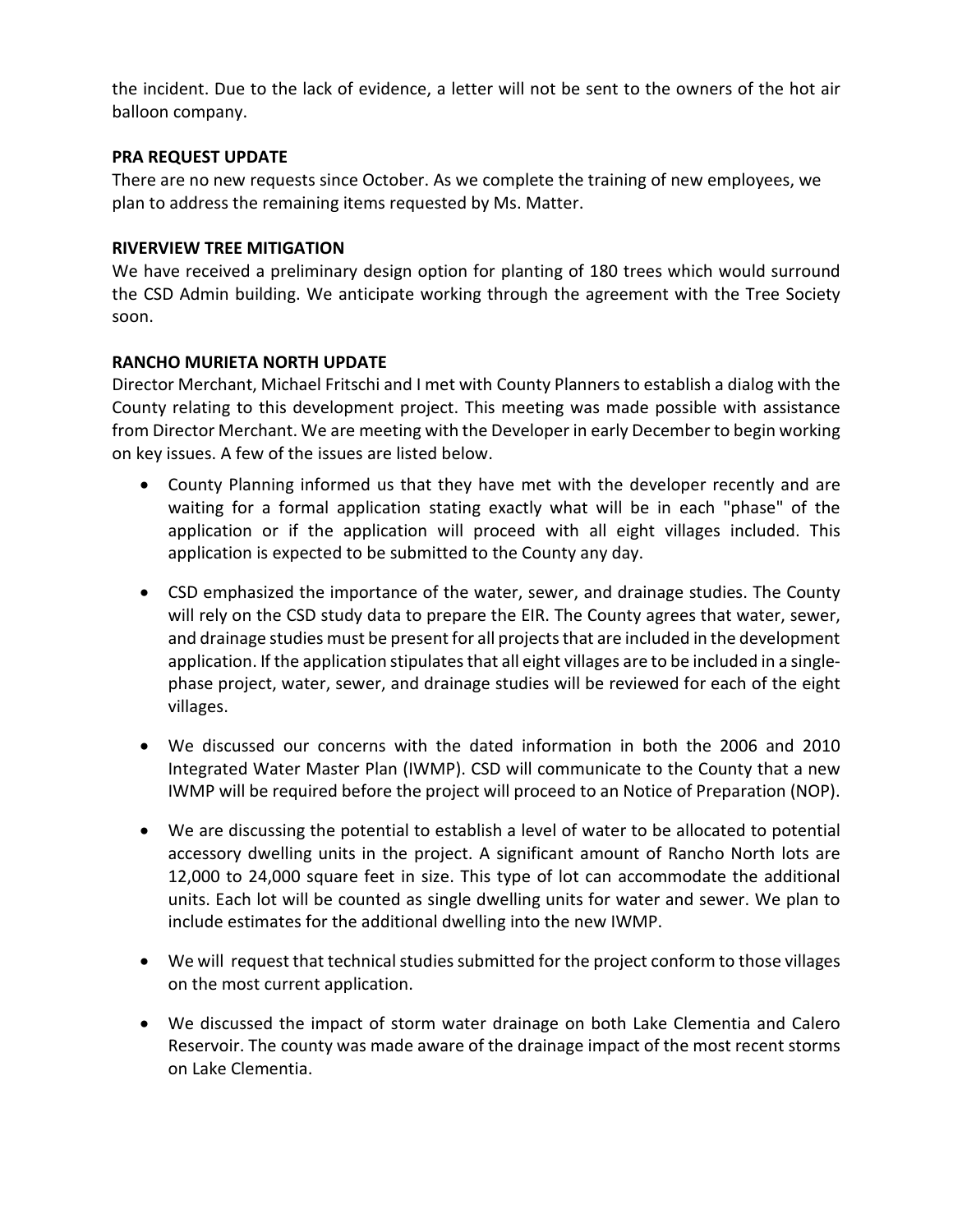• There was a discussion of the potential impacts on the drinking water supply created in Villages D, E, F and G. The County was reminded that Rancho Murieta has a finite supply of drinking water that may be unreplaceable if the supply is corrupted or interrupted.

## **LAGUNA JOAQUIN UPDATE**

We are communicating on a regular basis with RMA on this topic. Meetings are currently underway with representatives of the CSD and RMA.

## **AB 170 STATE FUNDED PROJECTS UPDATE**

- Water Treatment Plant Chlorine Gas to Bleach Conversion \$365,000.
- Granlees Diversion Intake Site Restrictions \$185,000. RFP under development.

• Tertiary Reclamation Plan-Permanent Chlorine Contact Chamber - \$750,000 Researching options.

Director of Operations, Michael Fritschi, will be reporting on these projects from this point forward.

## **POTENTIAL INFRASTRUCTURE PROJECT FUNDING**

We are monitoring the potential for special project funding from drought and fire related initiatives. Michael and I are developing project plans with funding needs to provide to granting agencies when they begin to solicit funding opportunities. We are currently working with our vendor for upgrading the monitoring of our entire water delivery system, reviewing options for creating additional water and wastewater storage capacity, and reducing the District's impact on air quality. Other projects will be developed from previously produced studies.

# **OUTREACH/ADVOCACY**

**CSD/MVA (Murieta Village)** – I did not meet with the Village management since the last Board meeting.

**CSD/RMA**– During the past month, I have met several times with the RMA GM on issues detailed below.

- Expanding our collaboration for Security services.
- Upgrading the ABDI Security gate system.
- Fire safety grant and general issues.
- Laguna Joaquin.
- Met with RMA Board members to discuss access times to reservoirs.

**Sacramento Central Groundwater Authority (SCGA)** – I attended a virtual meeting to review changes in the bylaws and to discuss the overall drought issues.

**Sloughhouse Resource Conservation District (SRCD) Board Meeting** – I did not attend this meeting last month, which was held at the District office.